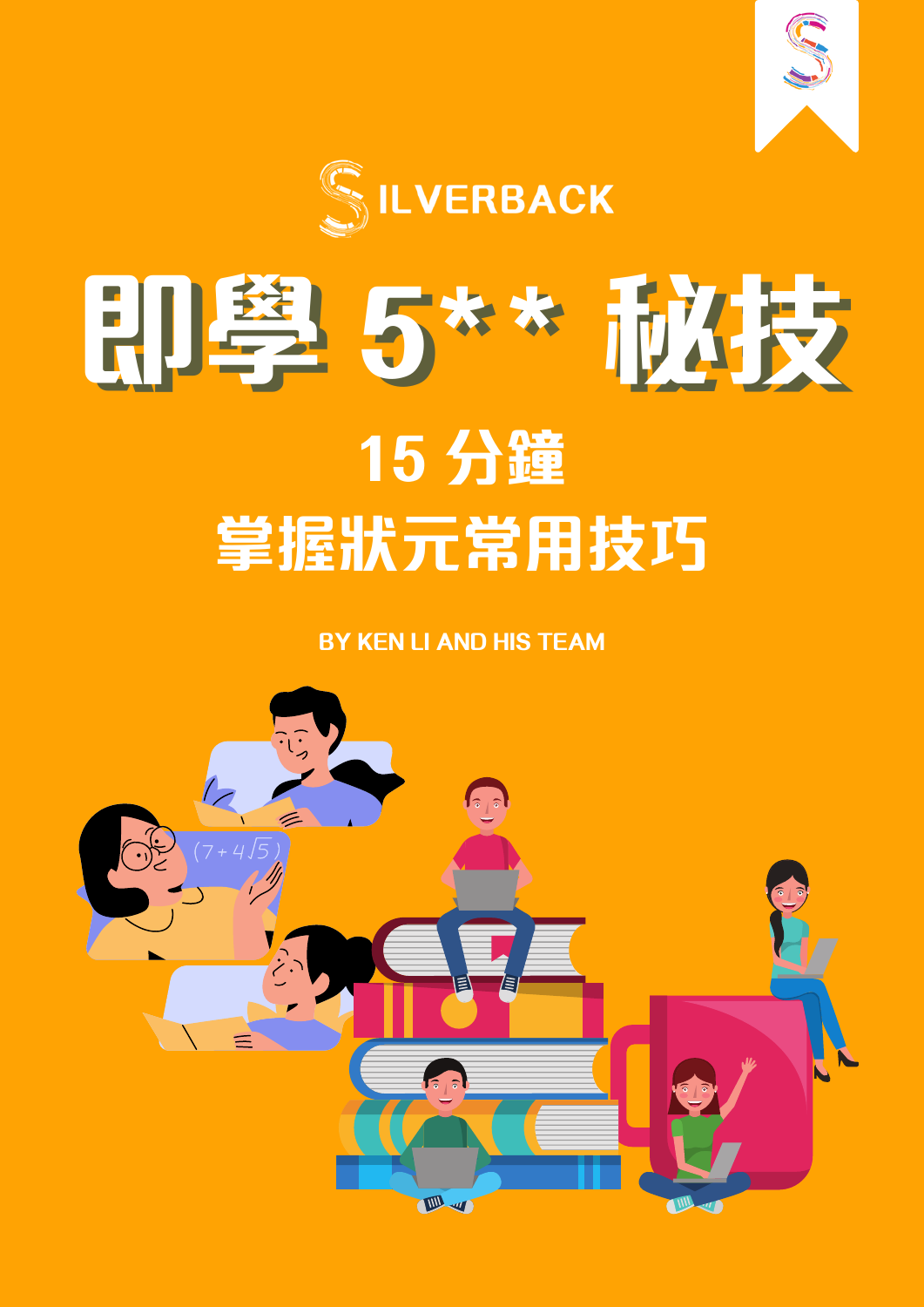### **Trident expression + Vocab**

- **The only constants are changes – the vanishing of \_\_\_\_\_\_\_\_ is inevitable**
- **In order not to be swallowed by the blackhole of time, we must learn to strike the balance between \_\_\_\_\_\_\_\_ and \_\_\_\_\_\_\_\_...**
- **To escape from the certain fate of disappearance, it is imperative that we \_\_\_\_\_\_\_\_**
- **Fades into the memory of nostalgic citizens...**

- 
- 
- 
- 
- 
- C. Undermine<br>
Devastate<br>
Peyastively impact<br>
Adversely influence<br>
Wreak havor on sth.<br>
Perote unfathomable damages to
- 
- 
- 
- So It is imperative that we fix...<br>We should make it our priority to fix...<br>It is of utmost importance that we ...<br>It is of overriding importance for us to.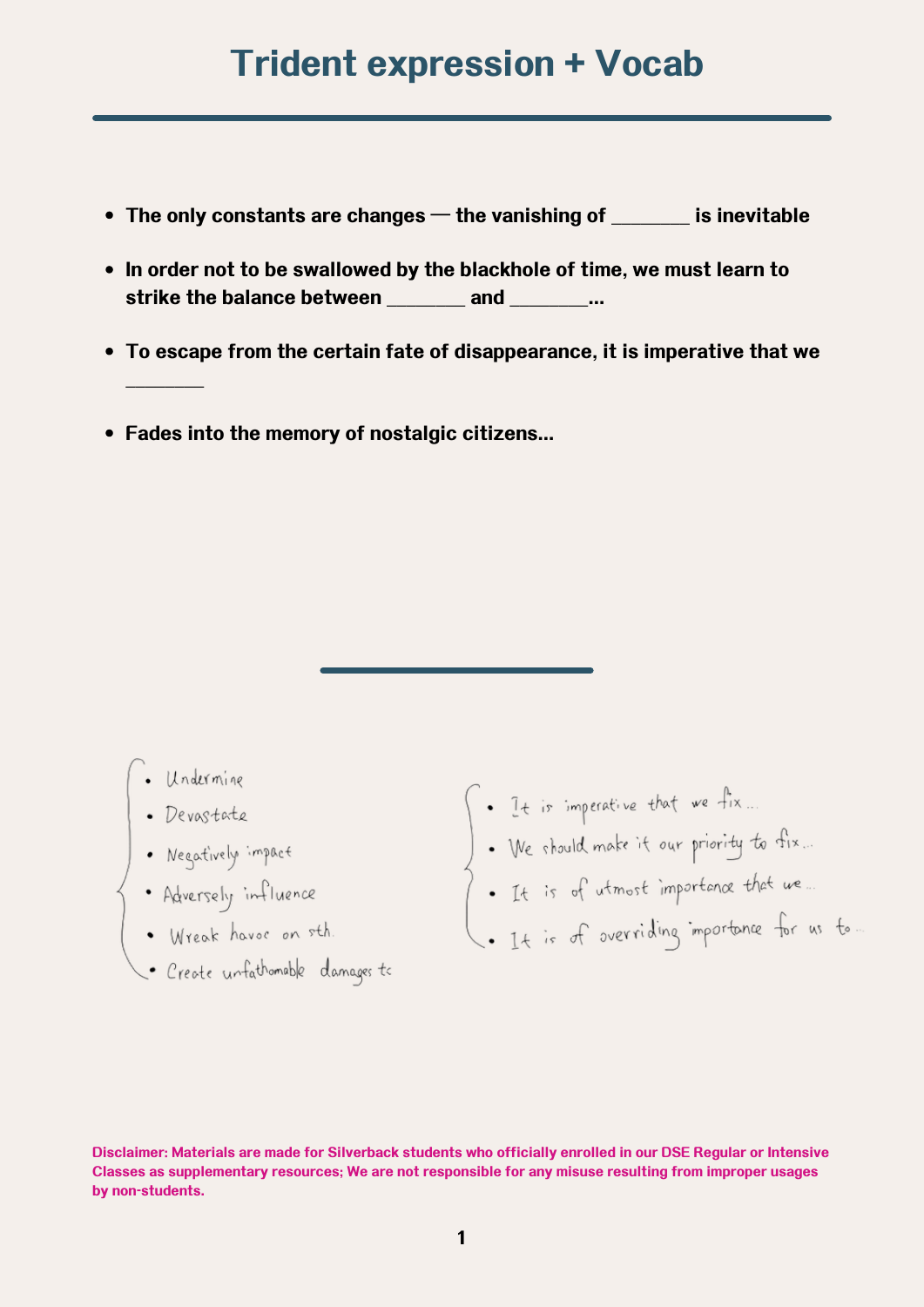### **Sentence Patterns**

# **1. Comparison + EE**

### Example 1

The higher the unemployment rate is, the worse our economy will be, which means our international status will fall.

### Example 2

The more comfortable / casual a dress-code is, the more popular it will be, which means that // which is why Athleisure is so common in HK recently.

### Example3

The stricter the exam system is, the less likely will our students enjoy the education journey, which means that it will harm their overall academic performance.

### Example4

The healthier you are, the happier you will be about yourself, which is the key to a good life in this stressful city filled with hustle and bustle.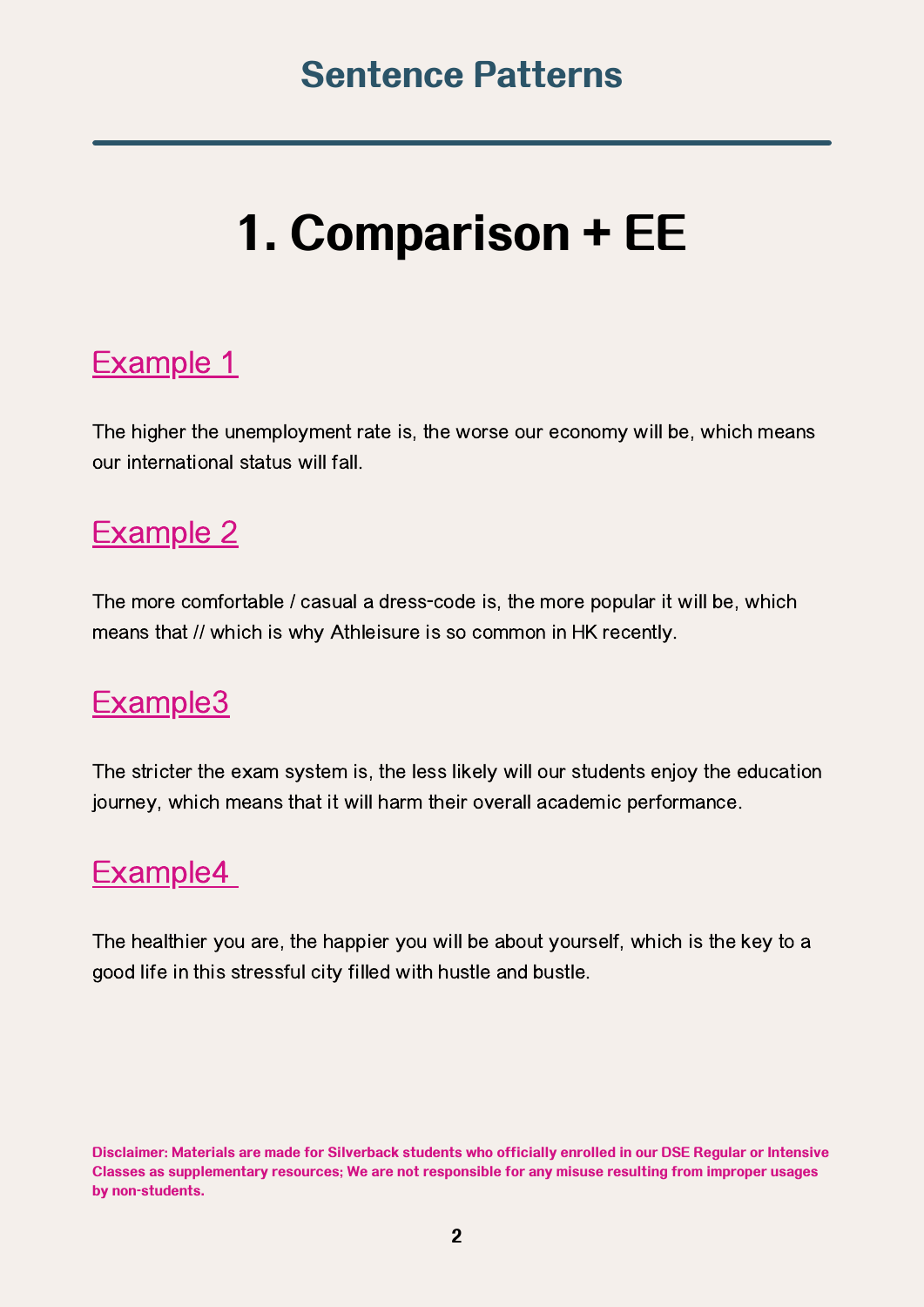# **2. Inverted Description (INV DES) (v + ing)**

### Example 1

### **Upgraded**

Benefiting most of the HK students who were previously spoon-fed forcefully, the UK and US education system clearly favors positive thinking and students' creativity.

### **Original**

The UK and US education system clearly favors positive thinking and students' creativity, benefiting most of the HK students who were previously spoon-fed forcefully.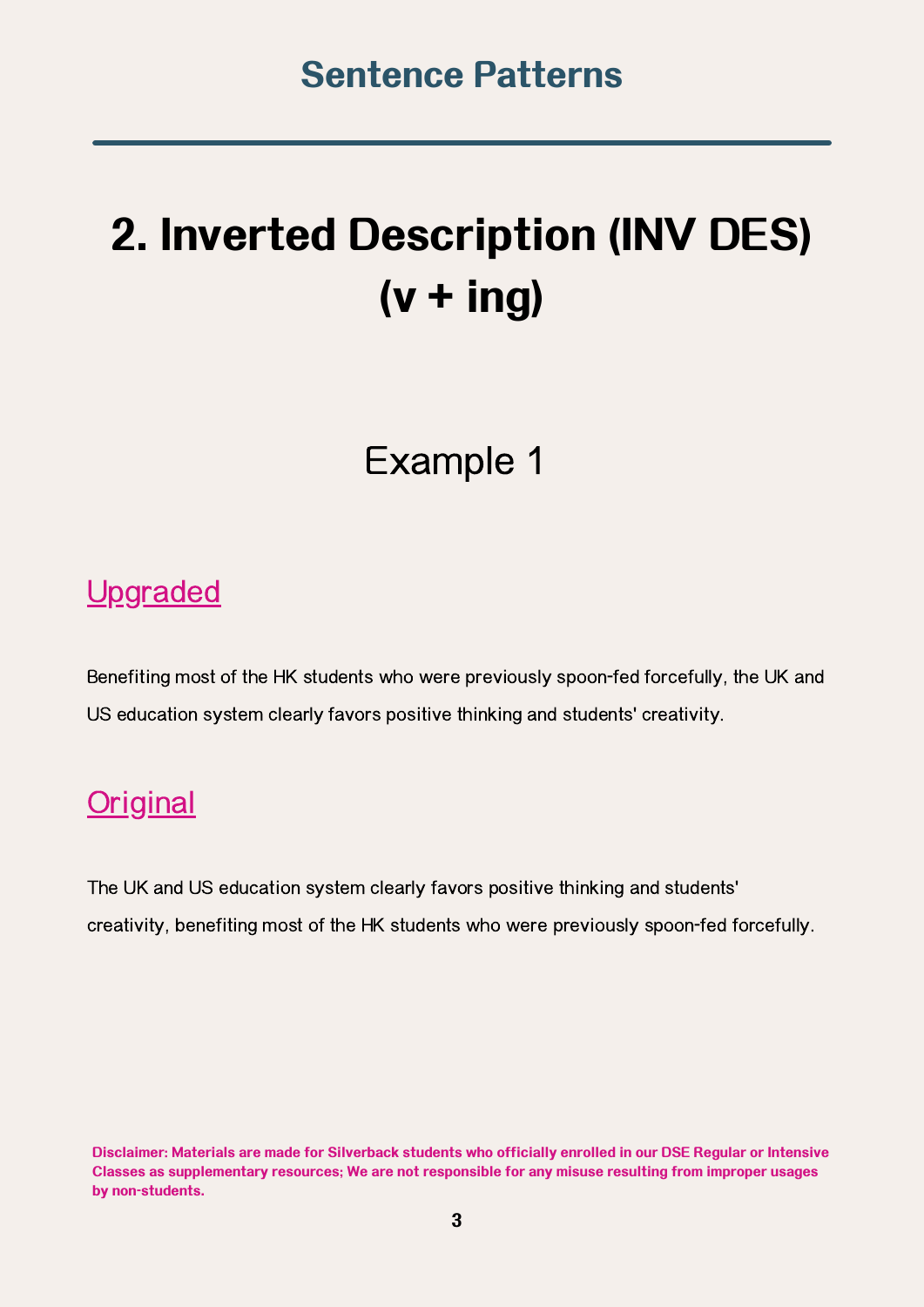# **2. Inverted Description (INV DES) (v + ing)**

### Example 2

#### **Upgraded**

Fearing the belittling comments from their teachers, most local students are afraid to ask questions in class!

### **Original**

Most local students are afraid to ask questions in class, fearing the belittling comments from their teachers.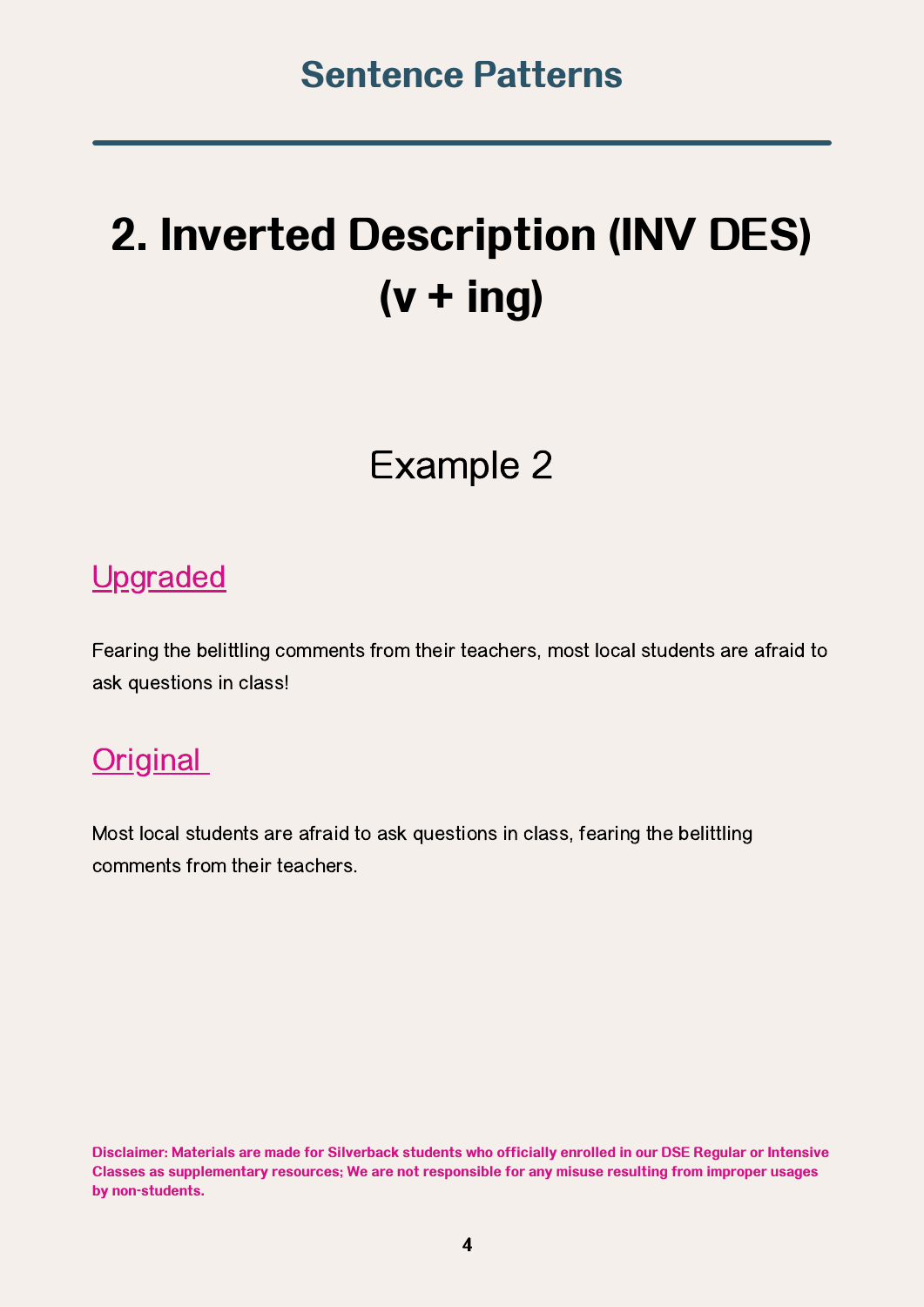# **2. Inverted Description (INV DES) (v + ing)**

Example 3

### Upgraded

Winning praises and compliments from many, Keung To is a real sensation!

### **Original**

Keung To has won praises and compliments from many and he is a real sensation!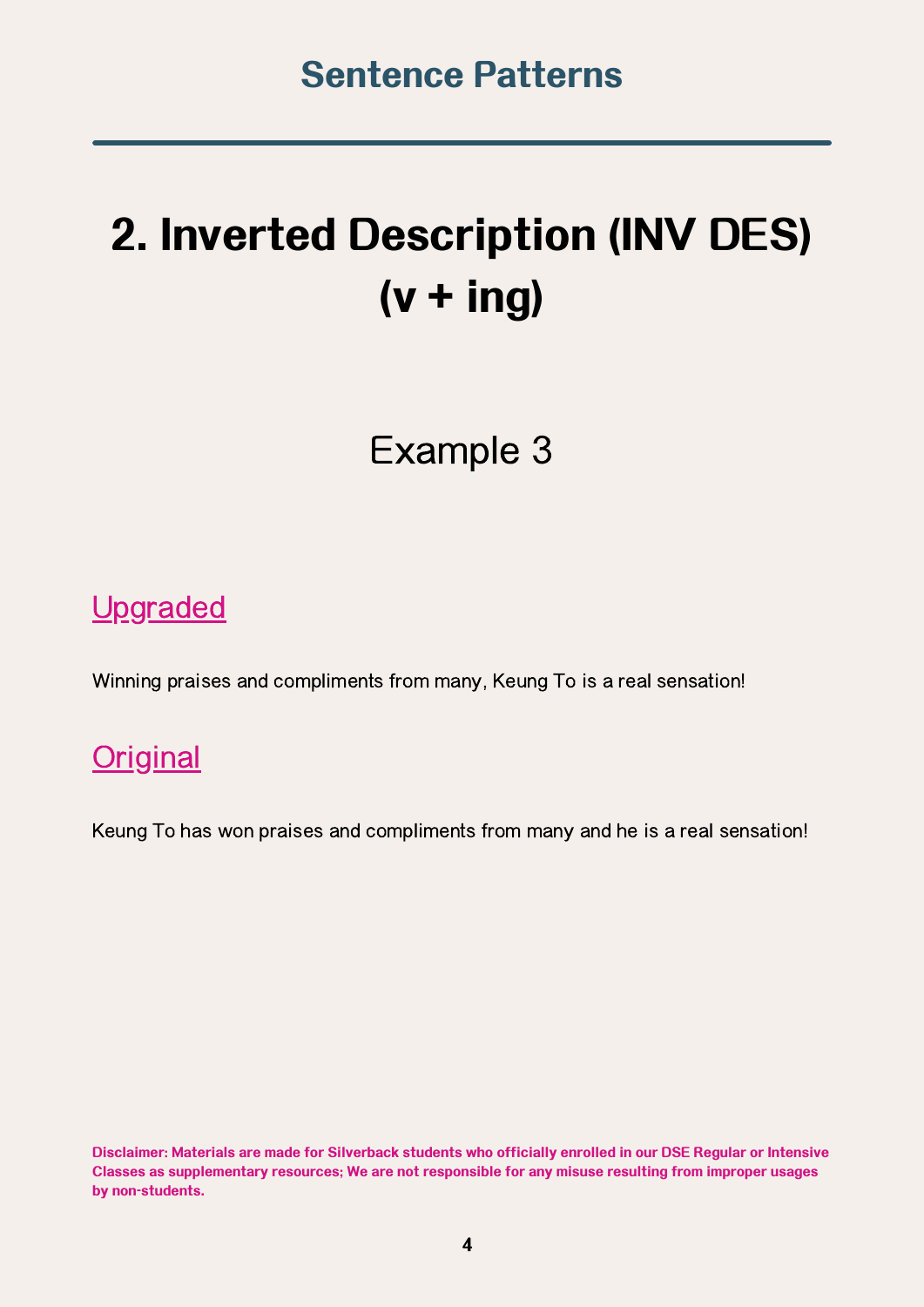# **3. Couldn't help but...**

Many users could not help but felt that Netflix was not doing enough even though the company had tried to pump out more content.

# **4. Inversion**

Hardly am I able to recall a period that is as boring / mundane / pedestrian as it is right now!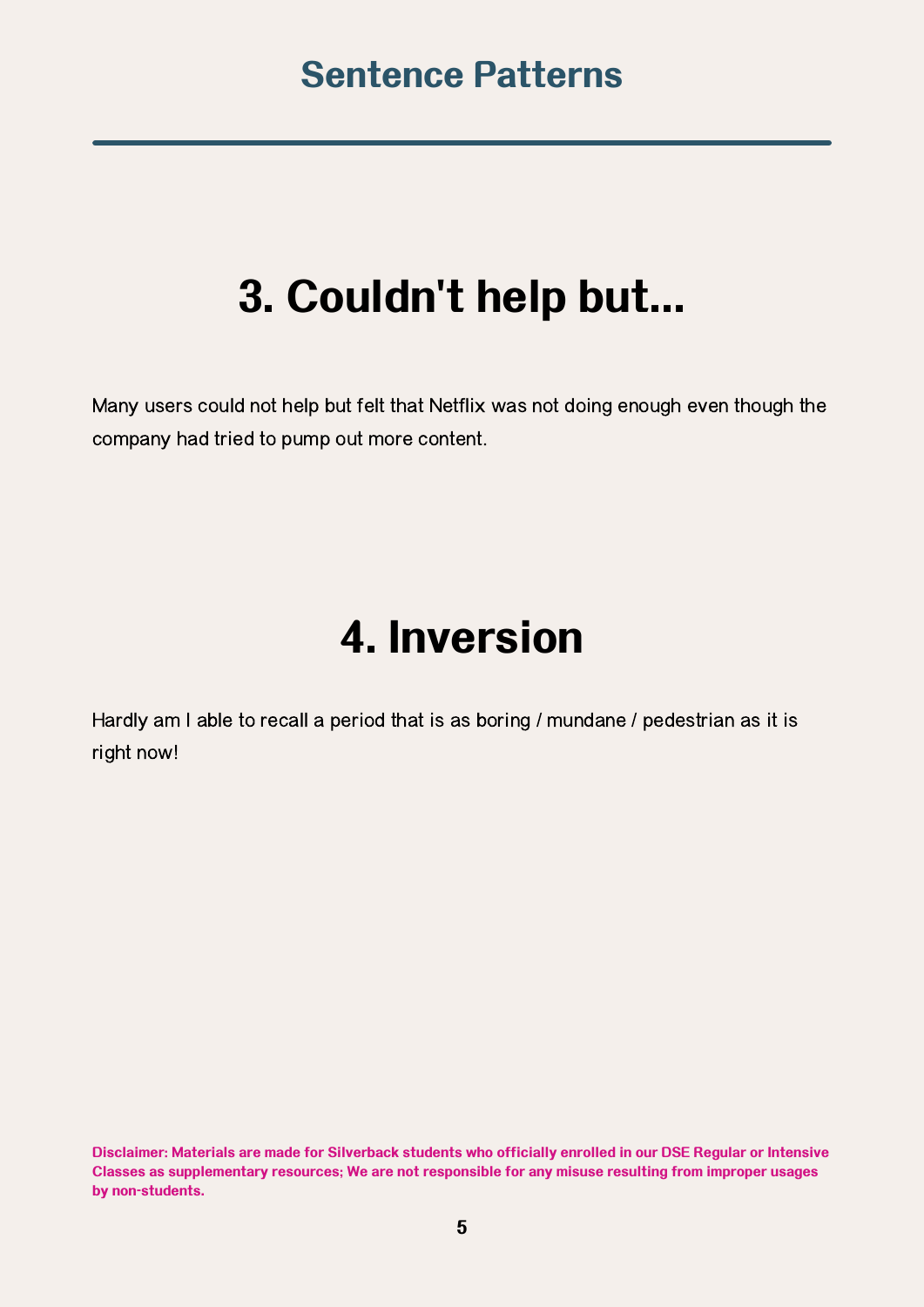## **5. Internal Elaboration**

HK people are leaving this city for many reasons, ranging from transient to longterm reasons, and most are rather concerned about their own futures. Our local exam system is hurting many students in different areas, including their mental and physical health, and that is why many parents prefer to send their children elsewhere.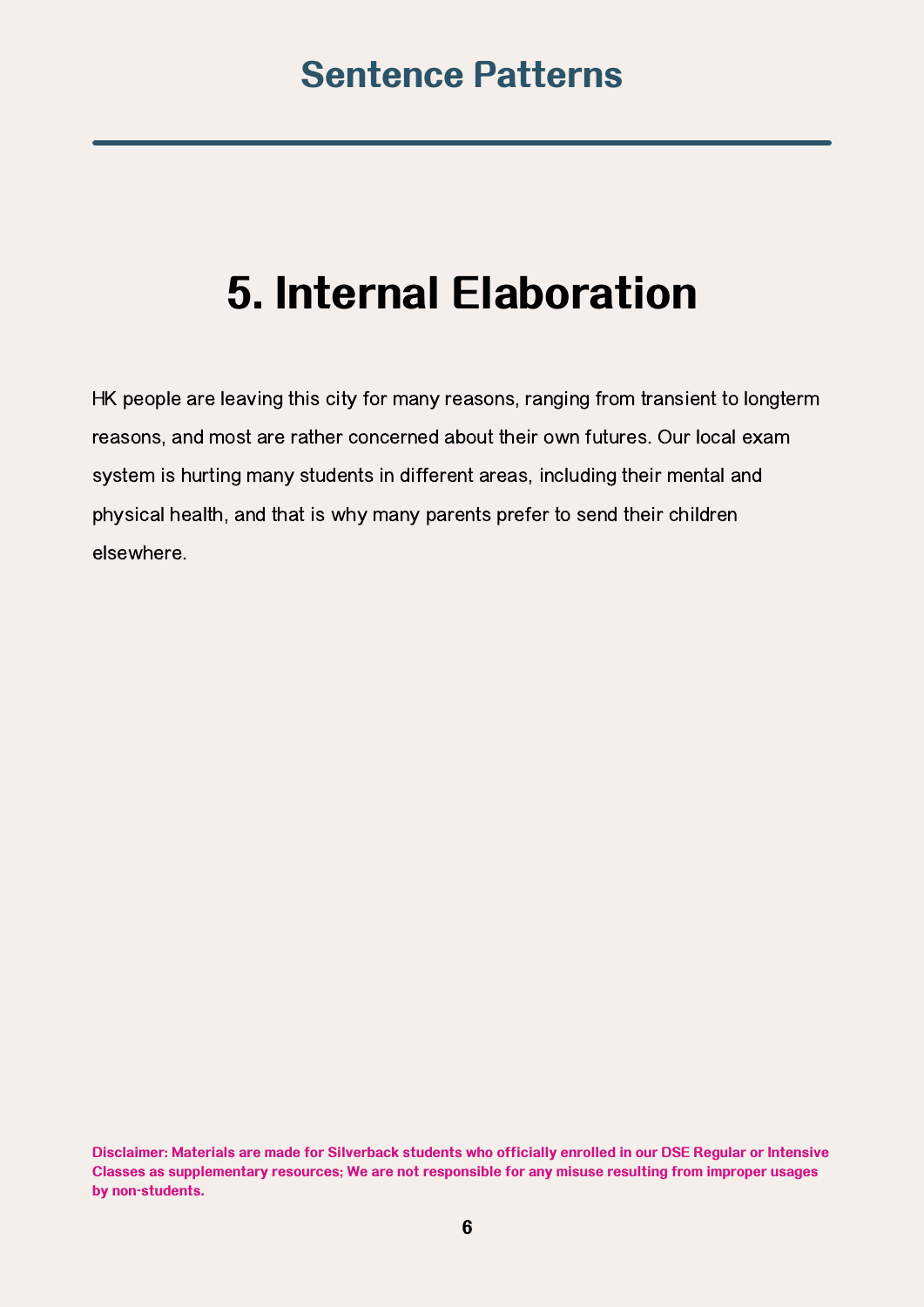### **Extra Exercise (Inversion)**

#### **Practice:**

- She hardly ever does exercise.  $1.$
- $\overline{2}$ . People seldom meet new friends in real-life nowadays.
- I can hardly stay awake.  $3.$
- You should by no means play video games unless you have finished your  $4.$ homework.
- This city has scarcely changed over the past 10 years. 5.
- I will not talk to my sister until she apologizes to me. 6.
- He was neither shocked nor surprised by the news. 7.
- The public should under no circumstances enter the fenced-off area. 8.
- 9. The manager not only gave me a refund, but he also offered me a 50% discount on my next purchase.
- 10. The old man living next to us rarely saw his grandchildren.